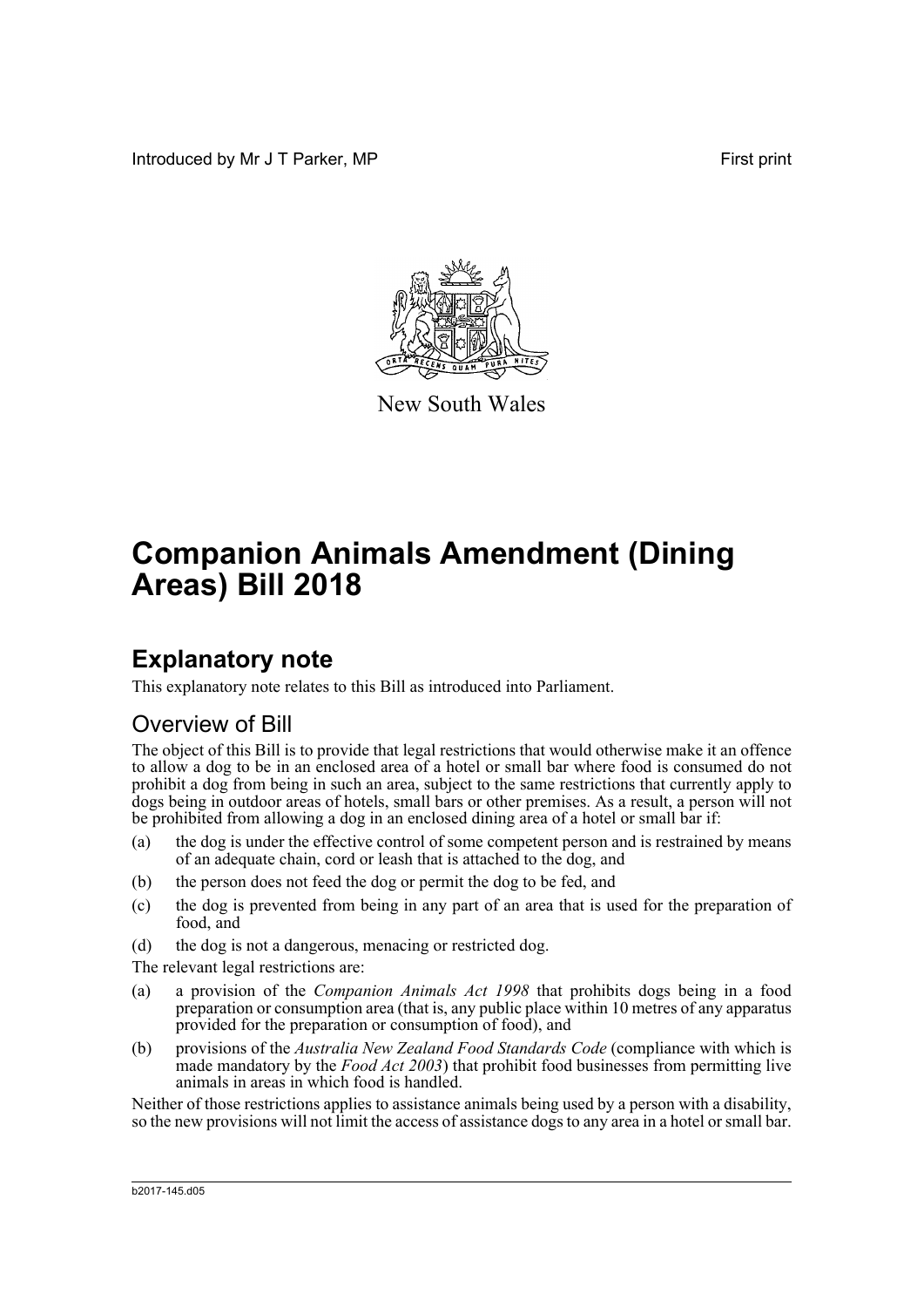The amendments do not confer any entitlement on a person accompanied by a dog to enter or use any part of the dining area of a hotel or small bar that is not within a public place without the permission of the operator of the food business that is being conducted there and do not affect the other requirements of the *Australia New Zealand Food Standards Code* and the *Food Act 2003* relating to hygiene and cleanliness.

## Outline of provisions

**Clause 1** sets out the name (also called the short title) of the proposed Act.

**Clause 2** provides for the commencement of the proposed Act on the date of assent to the proposed Act.

## **Schedule 1 Amendment of Companion Animals Act 1998 No 87**

**Schedule 1** specifies the limited circumstances (listed in the Overview) in which dogs in enclosed areas of hotels and small bars where food is served will not breach the legal restrictions referred to in the Overview.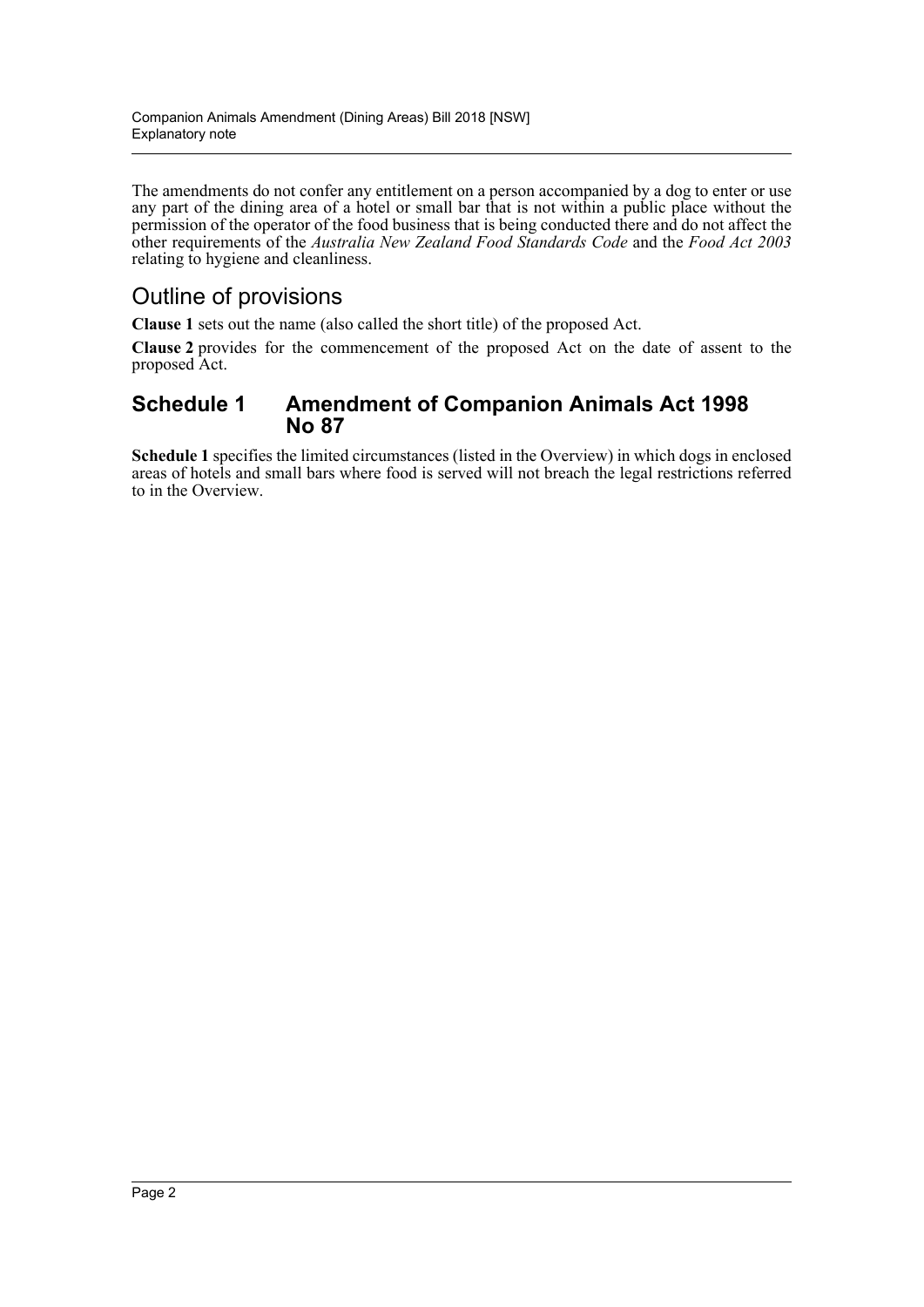Introduced by Mr J T Parker, MP First print



New South Wales

# **Companion Animals Amendment (Dining Areas) Bill 2018**

## **Contents**

| Schedule 1 | Amendment of Companion Animals Act 1998 No 87 |      |
|------------|-----------------------------------------------|------|
|            | 2 Commencement                                |      |
|            | Name of Act                                   |      |
|            |                                               | Page |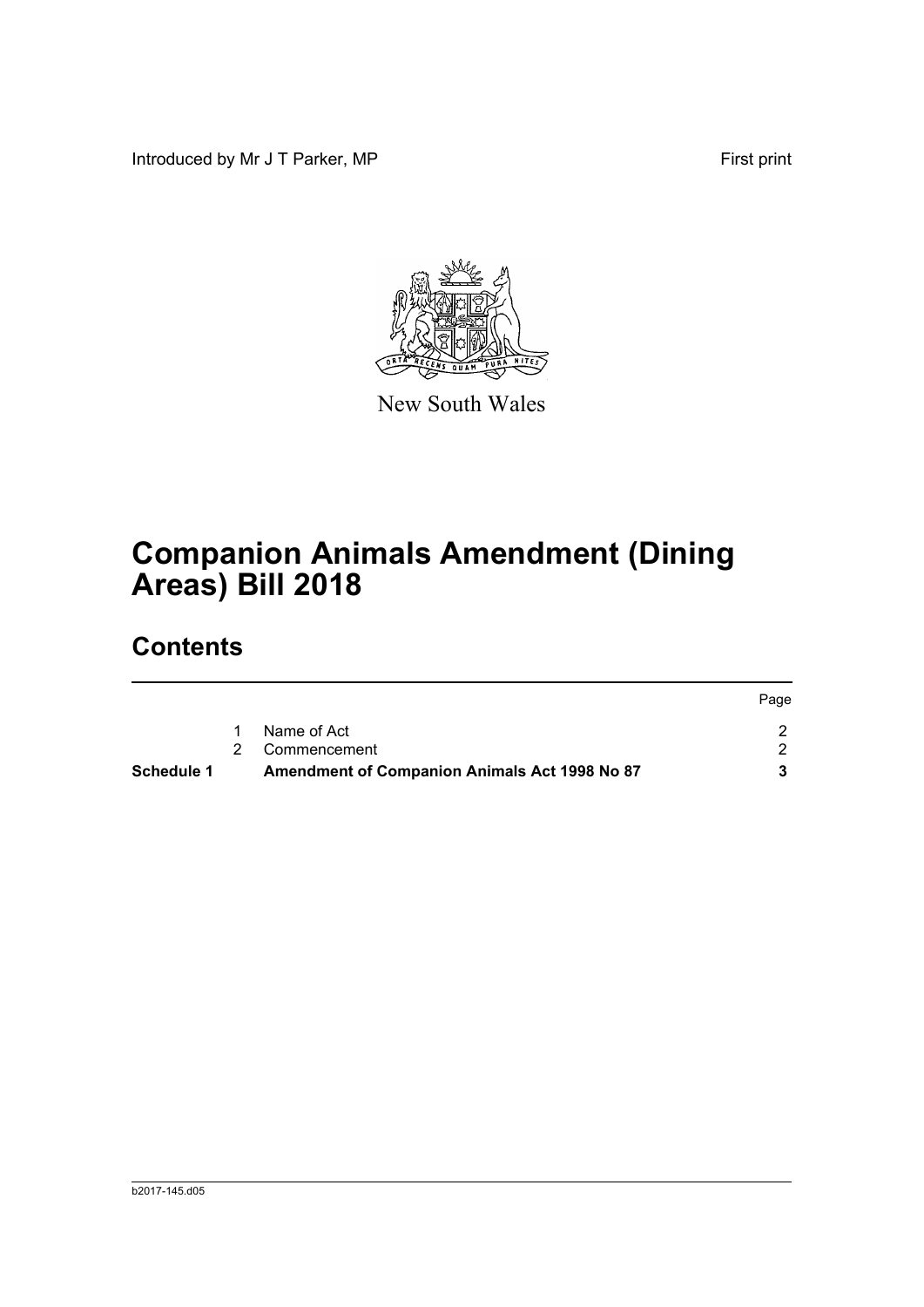

New South Wales

# **Companion Animals Amendment (Dining Areas) Bill 2018**

No , 2018

## **A Bill for**

An Act to amend the *Companion Animals Act 1998* to permit dogs in indoor dining areas.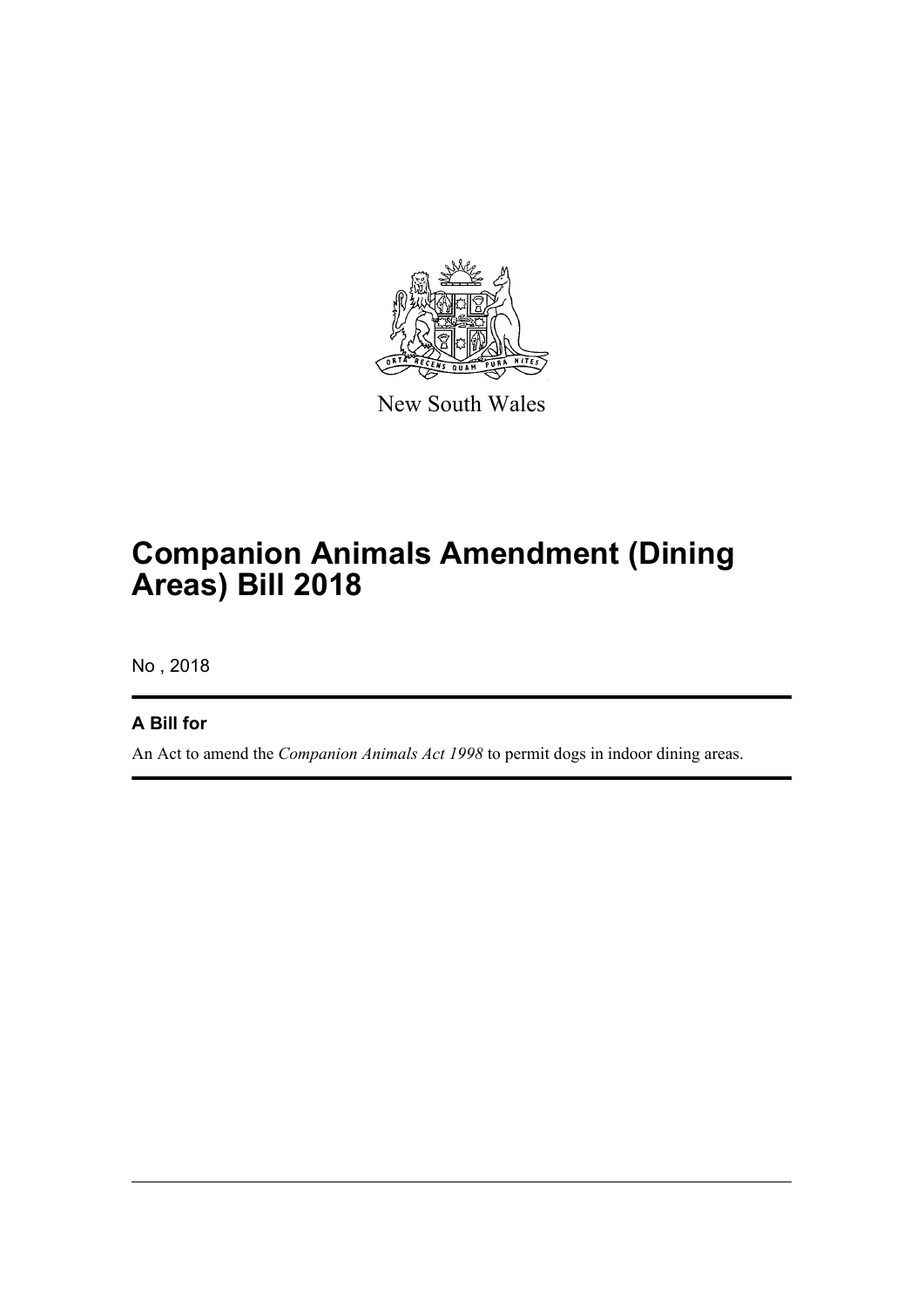### <span id="page-4-0"></span>**The Legislature of New South Wales enacts:**

#### **1 Name of Act**

This Act is the *Companion Animals Amendment (Dining Areas) Act 2018*.

#### <span id="page-4-1"></span>**2 Commencement**

This Act commences on the date of assent to this Act.